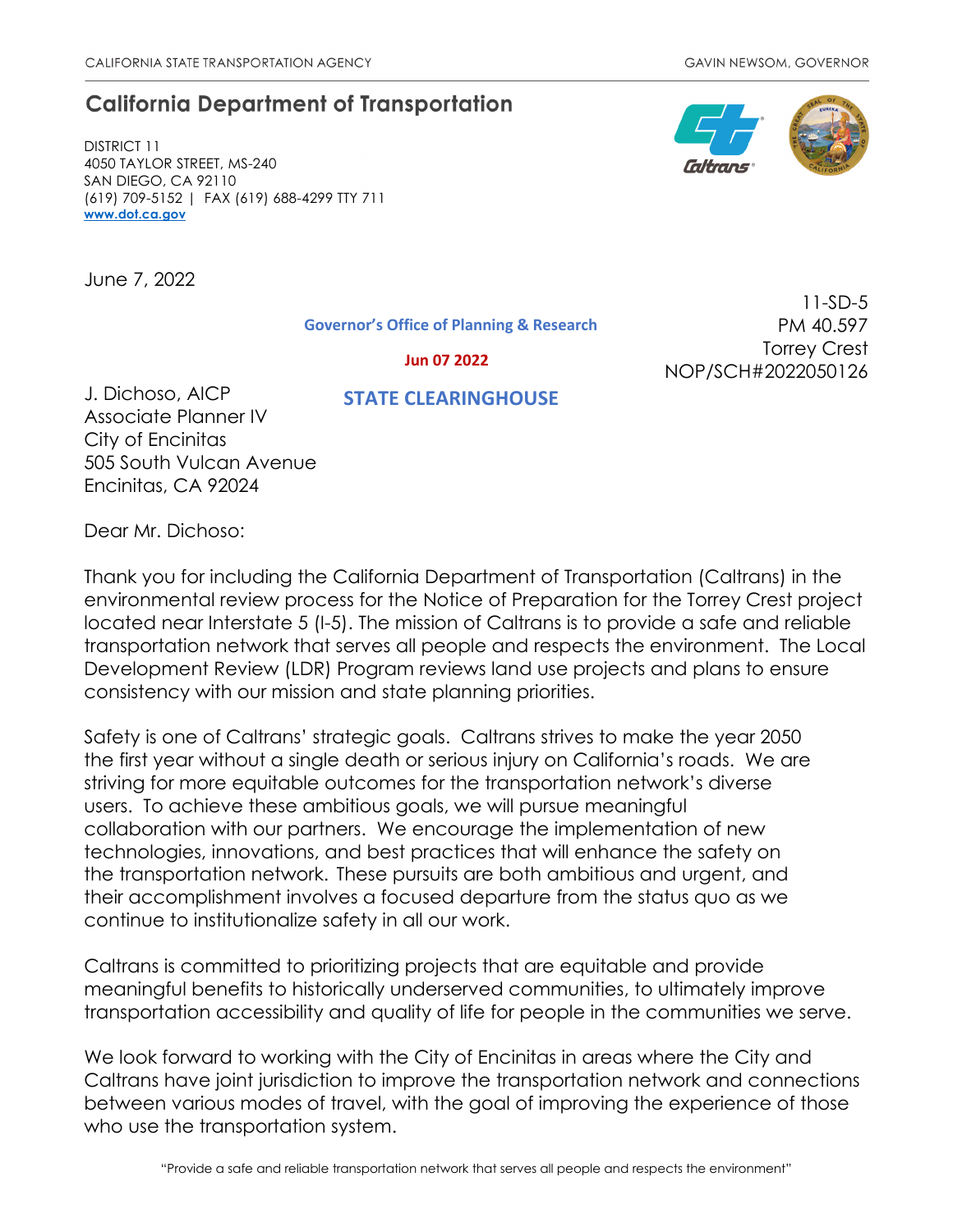J. Dichoso, AICP, Associate Planner IV June 7, 2022 Page 2

Caltrans has the following comments:

#### **Traffic Impact Study**

- A Vehicle Miles of Travel (VMT) based Traffic Impact Study (TIS) should be provided for this project. Please use the Governor's Office of Planning and Research Guidance to identify VMT related impacts.<sup>1</sup>
- The TIS may also need to identify the proposed project's near-term and long-term safety or operational issues, on or adjacent any existing or proposed State facilities.

### **Complete Streets and Mobility Network**

Caltrans views all transportation improvements as opportunities to improve safety, access and mobility for all travelers in California and recognizes bicycle, pedestrian and transit modes as integral elements of the transportation network. Caltrans supports improved transit accommodation through the provision of Park and Ride facilities, improved bicycle and pedestrian access and safety improvements, signal prioritization for transit, bus on shoulders, ramp improvements, or other enhancements that promotes a complete and integrated transportation network. Early coordination with Caltrans, in locations that may affect both Caltrans and the City of Encinitas is encouraged.

To reduce greenhouse gas emissions and achieve California's Climate Change target, Caltrans is implementing Complete Streets and Climate Change policies into State Highway Operations and Protection Program (SHOPP) projects to meet multi-modal mobility needs. Caltrans looks forward to working with the City to evaluate potential Complete Streets projects.

Bicycle, pedestrian, and public transit access during construction is important. Mitigation to maintain bicycle, pedestrian, and public transit access during construction is in accordance with Caltrans' goals and policies.

#### **Land Use and Smart Growth**

<span id="page-1-0"></span>Caltrans recognizes there is a strong link between transportation and land use. Development can have a significant impact on traffic and congestion on State transportation facilities. In particular, the pattern of land use can affect both local

<sup>&</sup>lt;sup>1</sup> California Governor's Office of Planning and Research (OPR) 2018. "Technical Advisory on Evaluating Transportation Impacts in CEQA." http://opr.ca.gov/docs/20190122-743 Technical Advisory.pdf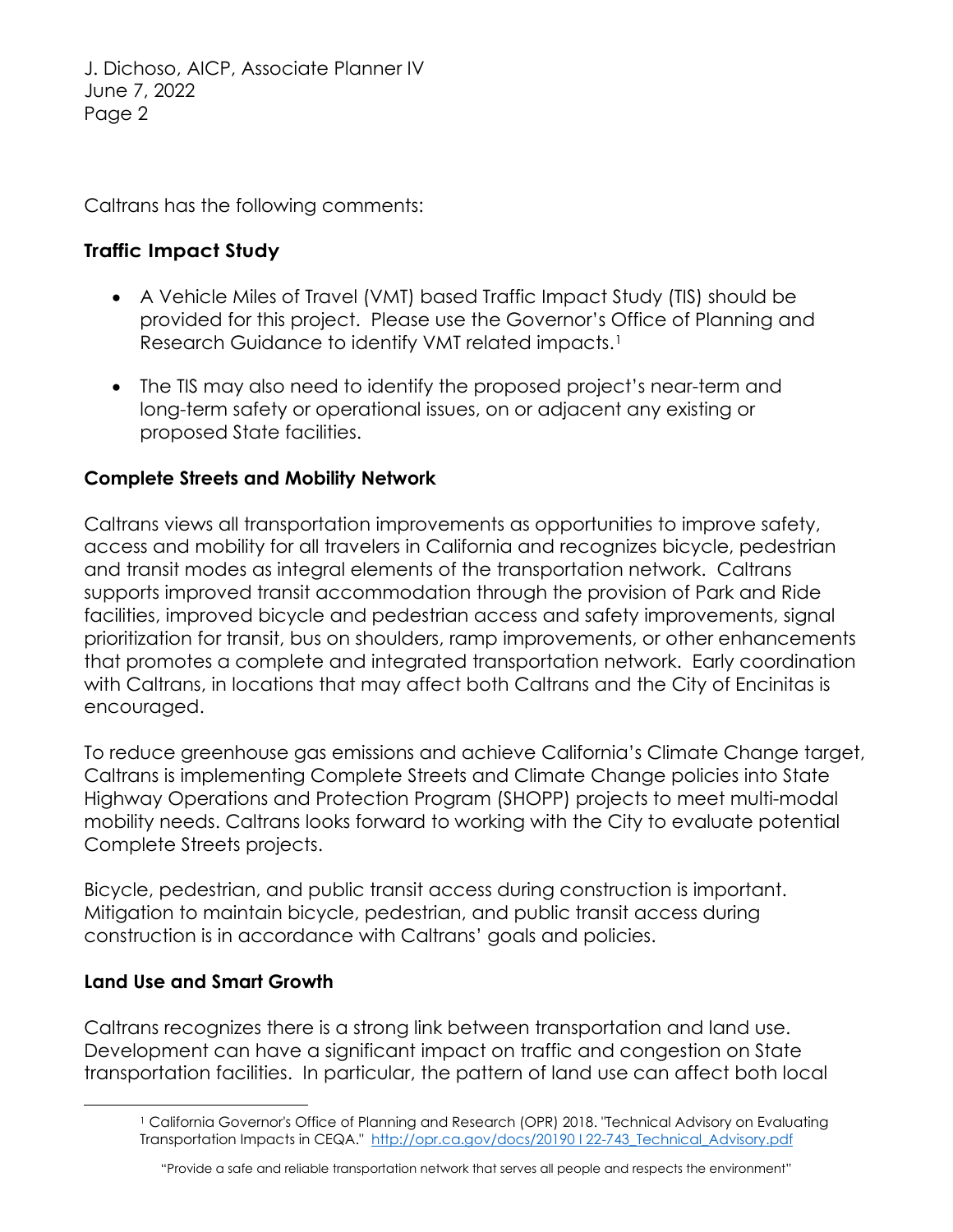J. Dichoso, AICP, Associate Planner IV June 7, 2022 Page 3

vehicle miles traveled and the number of trips. Caltrans supports collaboration with local agencies to work towards a safe, functional, interconnected, multi-modal transportation network integrated through applicable "smart growth" type land use planning and policies.

The City should continue to coordinate with Caltrans to implement necessary improvements at intersections and interchanges where the agencies have joint jurisdiction.

### **Environmental**

Caltrans welcomes the opportunity to be a Responsible Agency under the California Environmental Quality Act (CEQA), as we have some discretionary authority of a portion of the project that is in Caltrans' R/W through the form of an encroachment permit process. We look forward to the coordination of our efforts to ensure that Caltrans can adopt the alternative and/or mitigation measure for our R/W. We would appreciate meeting with you to discuss the elements of the EIR that Caltrans will use for our subsequent environmental compliance.

An encroachment permit will be required for any work within the Caltrans' R/W prior to construction. As part of the encroachment permit process, the applicant must provide approved final environmental documents for this project, corresponding technical studies, and necessary regulatory and resource agency permits. Specifically, CEQA determination or exemption. The supporting documents must address all environmental impacts within the Caltrans' R/W and address any impacts from avoidance and/or mitigation measures.

We recommend that this project specifically identifies and assesses potential impacts caused by the project or impacts from mitigation efforts that occur within Caltrans' R/W that includes impacts to the natural environment, infrastructure including but not limited to highways, roadways, structures, intelligent transportation systems elements, on-ramps and off-ramps, and appurtenant features including but not limited to lighting, signage, drainage, guardrail, slopes and landscaping. Caltrans is interested in any additional mitigation measures identified for the project's draft Environmental Document.

#### **Broadband**

Caltrans recognizes that teleworking and remote learning lessen the impacts of traffic on our roadways and surrounding communities. This reduces the amount of VMT and decreases the amount of greenhouse gas (GHG) emissions and other pollutants. The availability of affordable and reliable, high speed broadband is a key component in